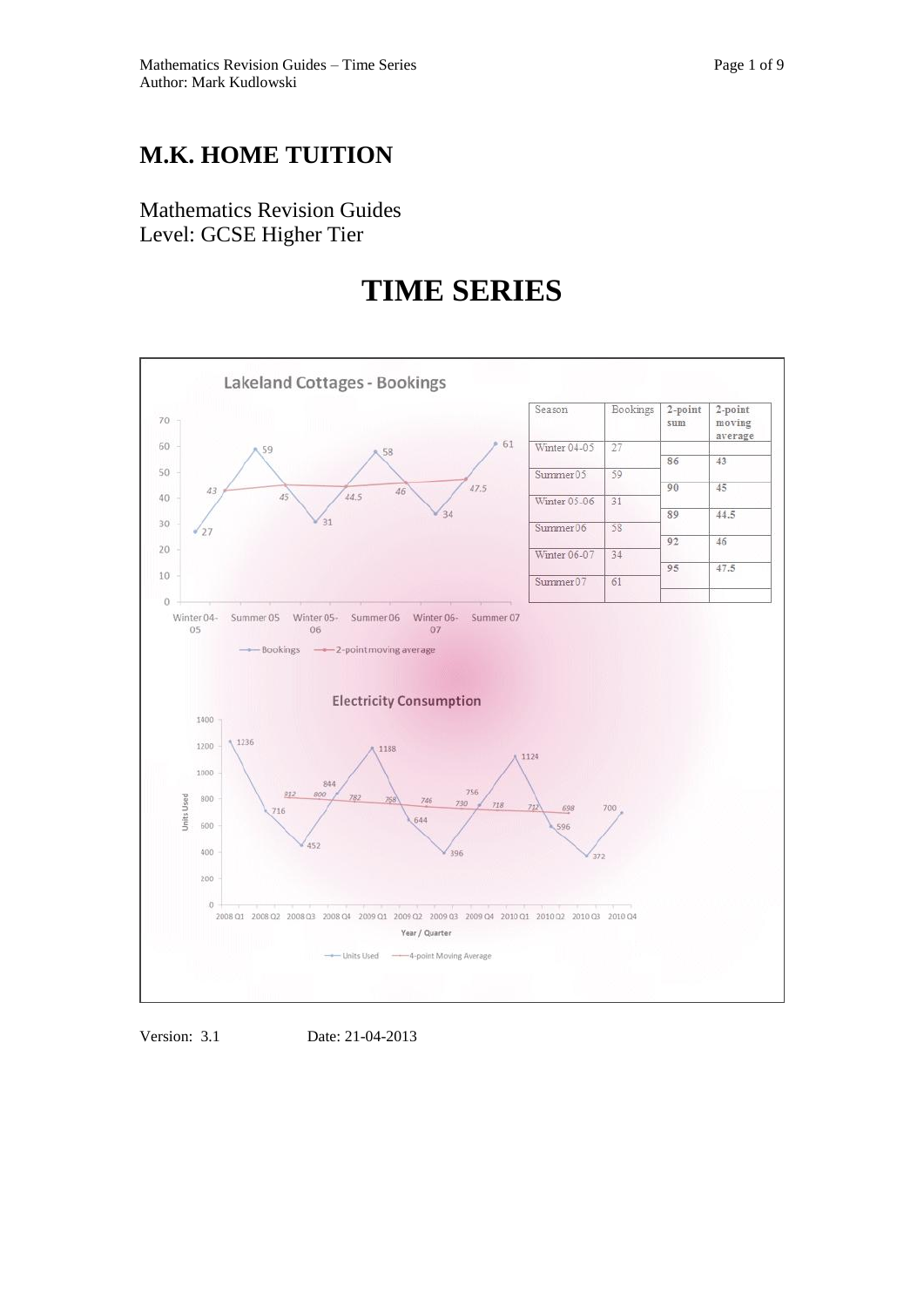A time series is a collection of data where the horizontal axis is connected with **time**, such as monthly shop sales figures, or weather readings over a 24-hour time period.

**Example (1):** Here are some temperature readings taken at discrete 3-hour intervals over 24 hours. Plot the results on a frequency polygon.

| m.<br>ime             | Mon   | 03:00 | 06:00 | 09:00 | 12:00 | 15:00             | 18:00 | 21:00       | $T_{\text{ue}}$ |
|-----------------------|-------|-------|-------|-------|-------|-------------------|-------|-------------|-----------------|
|                       | 00:00 |       |       |       |       |                   |       |             | 00:00           |
| (0)<br>m<br>Temp<br>◡ |       |       | O     | . .   | 16    | $\bigcap$ 1<br>∠⊥ | . .   | $\sim$<br>∸ |                 |



The temperature readings were selected at 3-hour intervals, and so the readings had been joined by straight lines. A weather station however monitors the temperature at far more frequent intervals, and by plotting the temperatures over smaller more intervals, the temperature chart describes an eversmoother curve, as shown below.

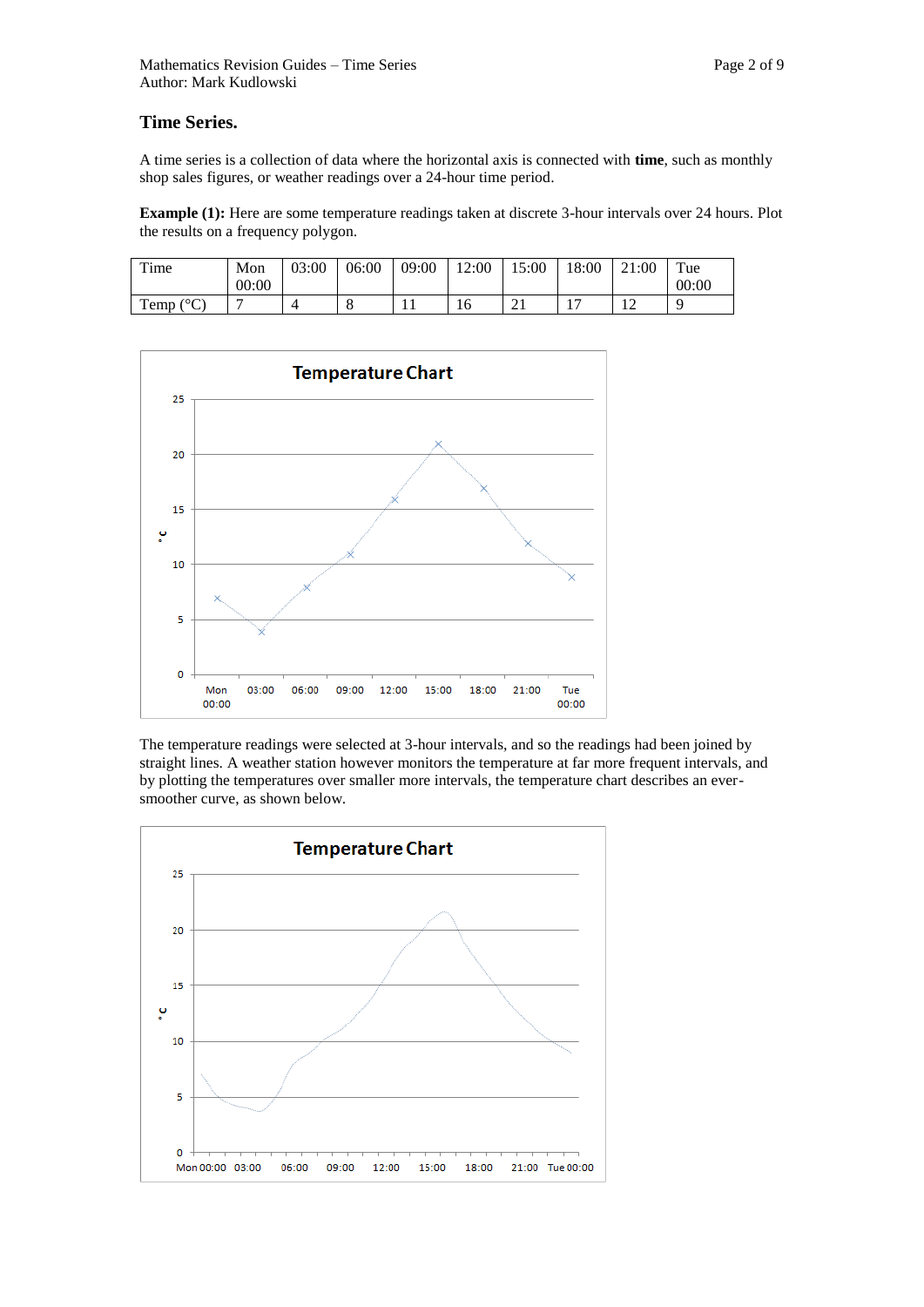Time series also lend themselves well to comparative graphs, such as year-on-year comparisons.

**Example (2):** A household is monitoring its quarterly gas consumption over two years.

| Year  | 2004 |                |     |                                           | 2005 |     |     |                            |
|-------|------|----------------|-----|-------------------------------------------|------|-----|-----|----------------------------|
| Qtr.  |      | Q <sub>2</sub> | Q3  | O4                                        |      |     | Q3  | O4                         |
| Units | .    | 6.8            | 4.4 | $\overline{ }$ $\overline{ }$<br>$\cdots$ | 11.Y | 0.1 | ر.ر | $\overline{ }$<br>$\cdots$ |

Here, the quarter of the year is the data label, and the units of gas used are the frequency (even though it is no longer a whole number). This also happens to be a time-related series. Again, the most suitable forms of representation are the bar and line charts.

We can display the gas consumption as a straight time series as below:



It might however be more useful to display year-on-year charts, as they can reveal trends:



Based on the 2004 consumption of gas, the household was able to reduce gas usage in the second, third and fourth quarters in 2005, after a slight increase in the first quarter.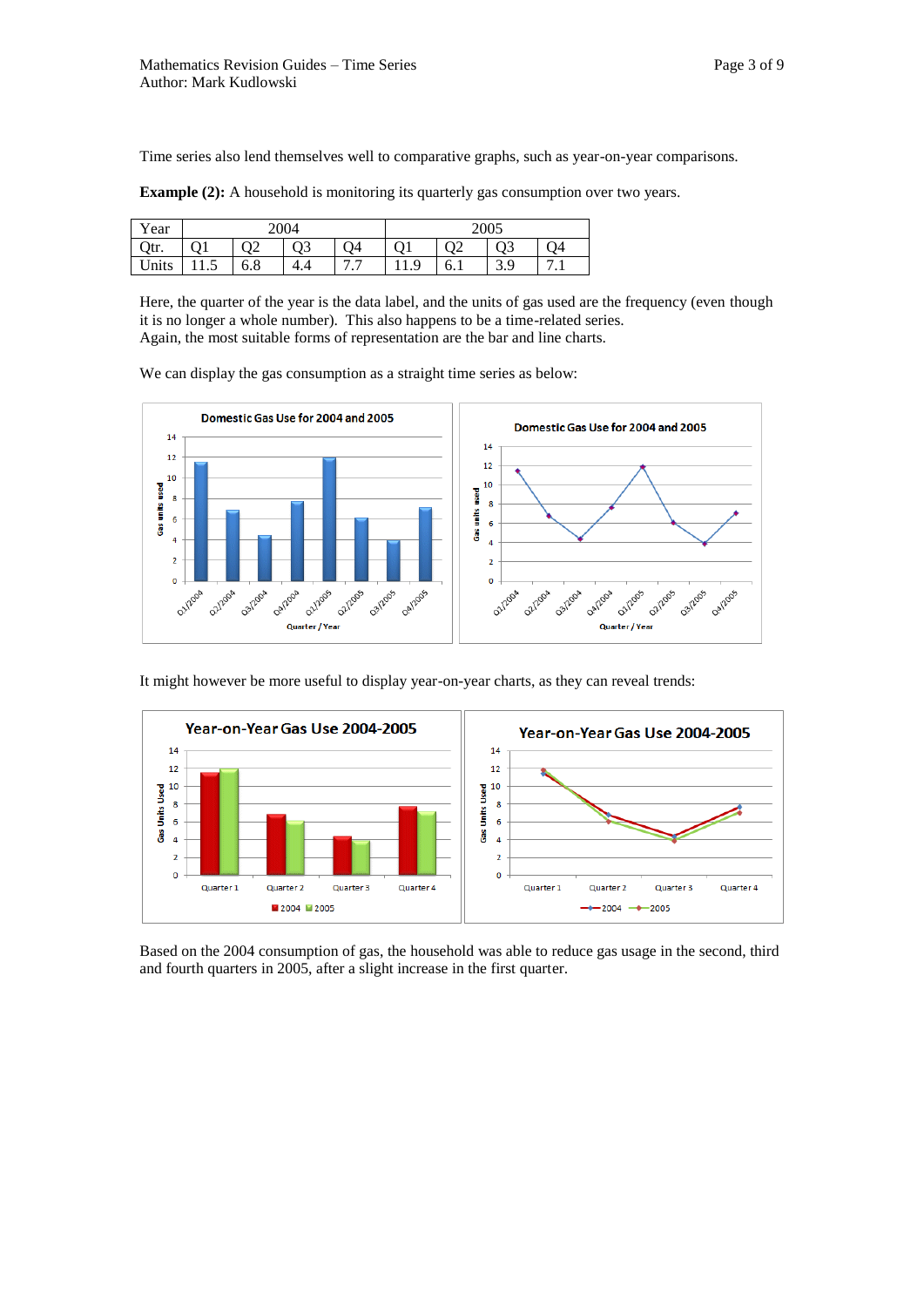Time series are also used for monitoring seasonal trends and 'smoothing out' differences.

**Example (3):** Lakeland Cottages is a small hospitality business renting out accommodation for holidaymakers in the Lake District. There are two seasons, 'winter' from October to March, and 'summer' from April to September.

The number of bookings over the last three years is summarised thus:

| Season          | Winter    | Summer | Winter  | Summer | Winter | Summer |
|-----------------|-----------|--------|---------|--------|--------|--------|
|                 | $04 - 05$ |        | $05-06$ | 06     | 06-07  |        |
| No. of          |           | 59     | 31      | 58     | 34     | 61     |
| <b>Bookings</b> |           |        |         |        |        |        |

If we were to plot the time series as a line graph, we would have the switchback-like result below.

We can see a vague upwards trend, but to confirm this, we need to 'smooth out' the seasonal irregularities.



## **Lakeland Cottages - Bookings**

We can see that the data is collected **twice** in a **year**, so we need to combine the pairs of winter and summer bookings and halve them to produce a **two-point moving average.**

| Season         | <b>Bookings</b> | 2-point<br>sum | 2-point<br>moving<br>average |
|----------------|-----------------|----------------|------------------------------|
| Winter $04-05$ | 27              | 86             | 43                           |
| Summer 05      | 59              |                |                              |
| Winter $05-06$ | 31              | 90             | 45                           |
|                |                 | 89             | 44.5                         |
| Summer 06      | 58              | 92             | 46                           |
| Winter $06-07$ | 34              |                |                              |
|                |                 | 95             | 47.5                         |
| Summer 07      | 61              |                |                              |

We then plot the 2-point moving averages **between** the pairs of seasonal data; thus the first moving average goes between 'Winter 04-05' and 'Summer 05'.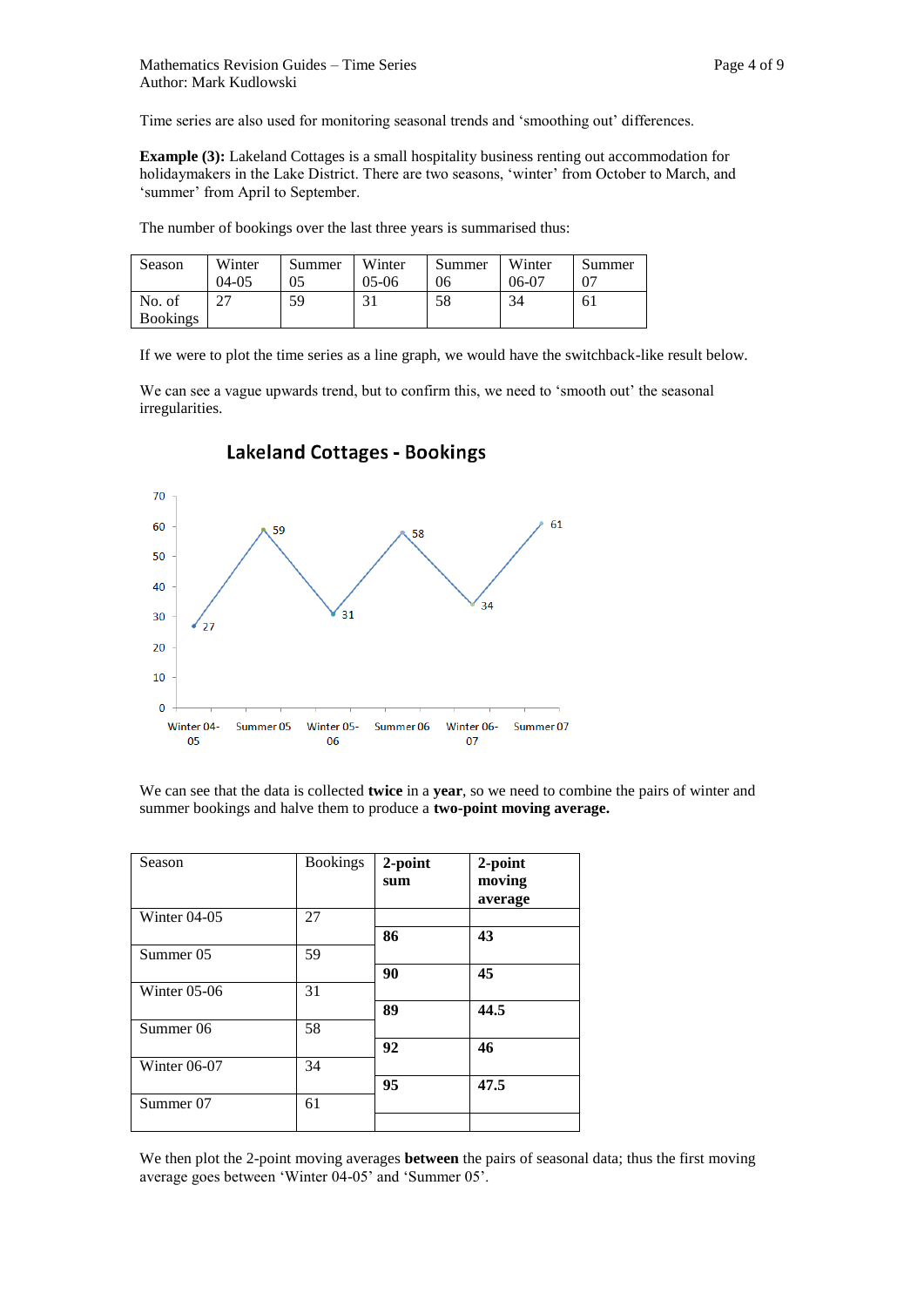

We can see that the bookings trend is slightly upward.

The moving averages follow a **trendline.**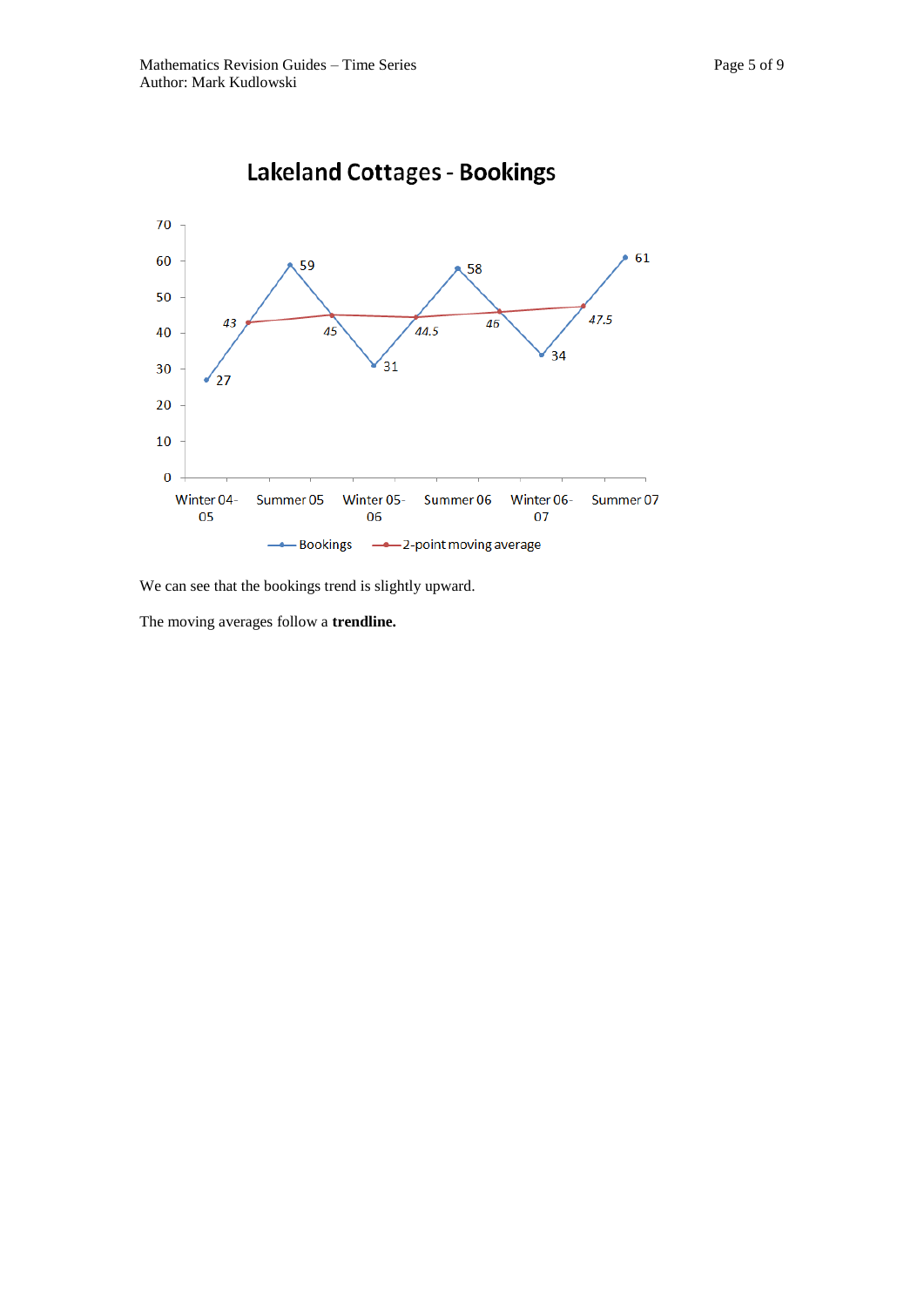| <b>T</b><br>Y ear | 999 | 2000              | 2001 | 2002              | 2003 | 2004 | 2005 | 2006 | 2007 |
|-------------------|-----|-------------------|------|-------------------|------|------|------|------|------|
| Yield             | 70  | $\Omega$<br>1 J J | 118  | $Q \subset$<br>ΟJ | 149  | 116  | –    | 142  | 109  |
| (tonnes)          |     |                   |      |                   |      |      |      |      |      |

We have a time series here with a three-year pattern, so this calls for a three-point moving average.

| Year | Yield    | Data to total        | 3-point | 3-point |
|------|----------|----------------------|---------|---------|
|      | (tonnes) |                      | total   | moving  |
|      |          |                      |         | average |
| 1999 | 79       | (Not enough data)    | N/A     |         |
| 2000 | 135      | $1999 + 2000 + 2001$ | 332     | 110.7   |
| 2001 | 118      | $2000 + 2001 + 2002$ | 338     | 112.7   |
| 2002 | 85       | $2001 + 2002 + 2003$ | 352     | 117.3   |
| 2003 | 149      | $2002 + 2003 + 2004$ | 350     | 116.7   |
| 2004 | 116      | $2003 + 2004 + 2005$ | 339     | 113     |
| 2005 | 74       | $2004 + 2005 + 2006$ | 332     | 110.7   |
| 2006 | 142      | $2005 + 2006 + 2007$ | 325     | 108.3   |
| 2007 | 109      | (Not enough data)    | N/A     |         |

The first time we can use a moving average here is when we combine the data for 1999 to 2001 to get a 3-year total of 332 tonnes, giving a 3-point moving average of 110.7 after dividing by 3.



We plot the first moving average to coincide with the midpoint of the 3 years, namely 2000.

Next we add the data for 2000 to 2002, find the moving average and plot it to coincide with 2001. We continue in the same way until we reach the period 2005-2007 and plot the moving average under 2006. We cannot put anything under 2007 because we only have two years' data (out of three) centred on that year.

It looks as if the yield of potatoes has been falling over the last few years.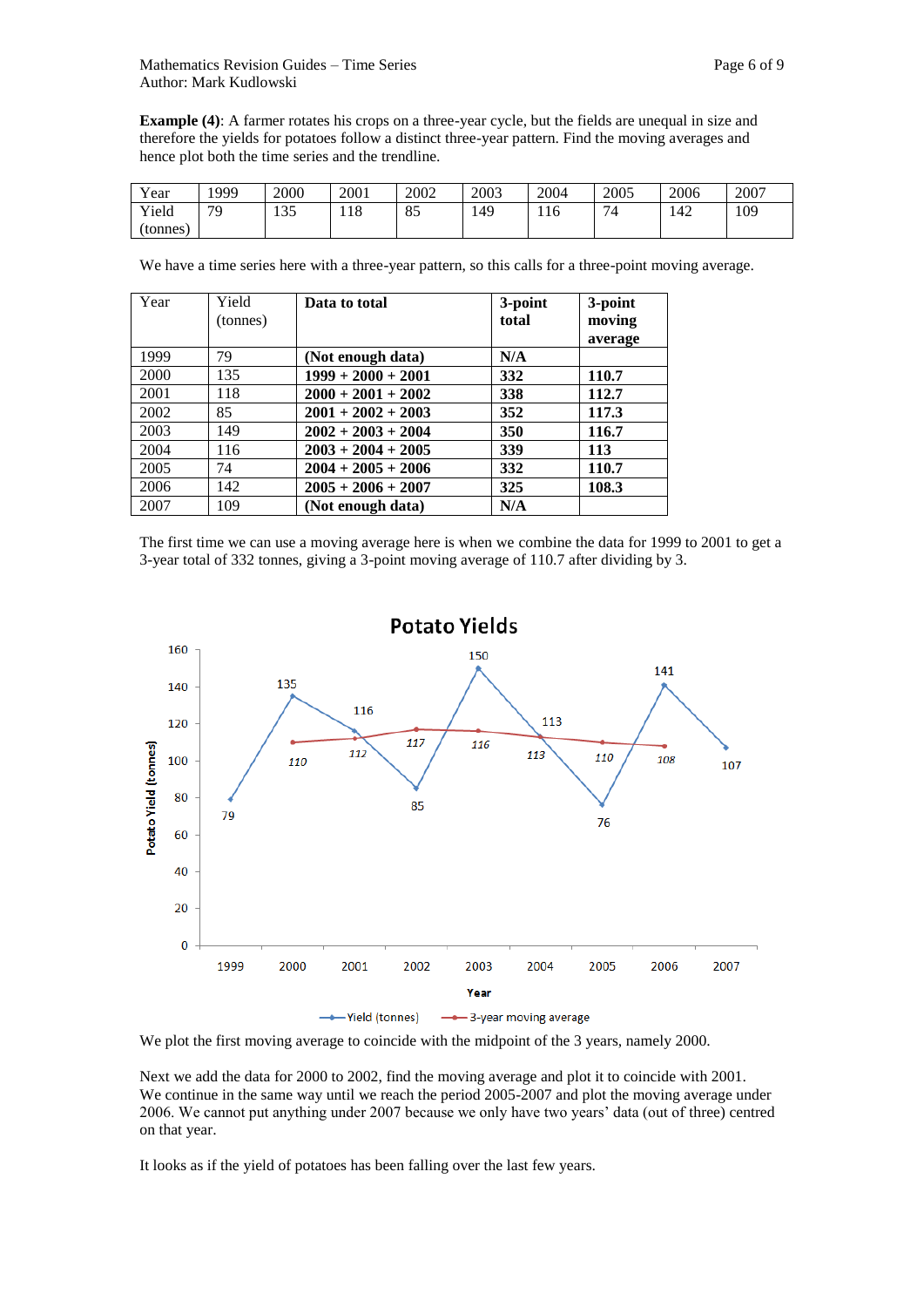**Example (5):** A household has been monitoring its electricity consumption over three years as part of an energy efficiency drive.

| Year | Qtr            | Units Used                 | 4-point<br>Moving |
|------|----------------|----------------------------|-------------------|
|      |                |                            | Average           |
| 2008 | $\mathbf{1}$   | 1236                       |                   |
|      | $\sqrt{2}$     | 716                        |                   |
|      |                |                            | 812               |
|      | 3              | 452                        |                   |
|      |                |                            | 800               |
|      | $\overline{4}$ | 844                        |                   |
|      |                |                            | 782               |
| 2009 | $\mathbf{1}$   | 1188                       |                   |
|      |                |                            | 768               |
|      | $\overline{2}$ | 644                        |                   |
|      |                |                            | 746               |
|      | 3              | $\boldsymbol{\mathcal{X}}$ |                   |
|      |                |                            | 730               |
|      | $\overline{4}$ | 756                        |                   |
|      |                |                            | 718               |
| 2010 | $\mathbf{1}$   | 1124                       |                   |
|      |                |                            | y                 |
|      | $\overline{2}$ | 596                        |                   |
|      |                |                            | $\overline{z}$    |
|      | $\mathfrak{Z}$ | 372                        |                   |
|      |                |                            |                   |
|      | $\overline{4}$ | 700                        |                   |
|      |                |                            |                   |

Find the missing entries  $x$ ,  $y$  and  $z$  in the table and hence plot both the time series line graph and the trendline.

To find *x,* we need to find a 4-point moving average which includes the third quarter of 2009 as one of its values. The moving average of 746 in the table applies to quarters 1 to 4 of the year 2009, and since this average is a mean, it follows that the total of electricity units used in 2009 was  $746 \times 4$ , or 2984.

We must solve the equation  $1188 + 644 + x + 756 = 2984$ , which gives  $x = 396$ . The third quarter consumption for 2009 is therefore **396 units**.

The value of *y* is the four-point moving average for the period 2009 Q4 to 2010 Q3. Adding the consumptions of 756, 1124, 596 and 372 gives a total of 2848 units, and dividing by 4 gives a 4-point moving average of  $y = 712$  units.

We find *z* in the same way: it is the four-point moving average for the period 2010 Q1 to 2010 Q4. Adding 1124, 596, 372 and 700 gives a total of 2792 units, and dividing by 4 gives the moving average of  $z = 698$  units.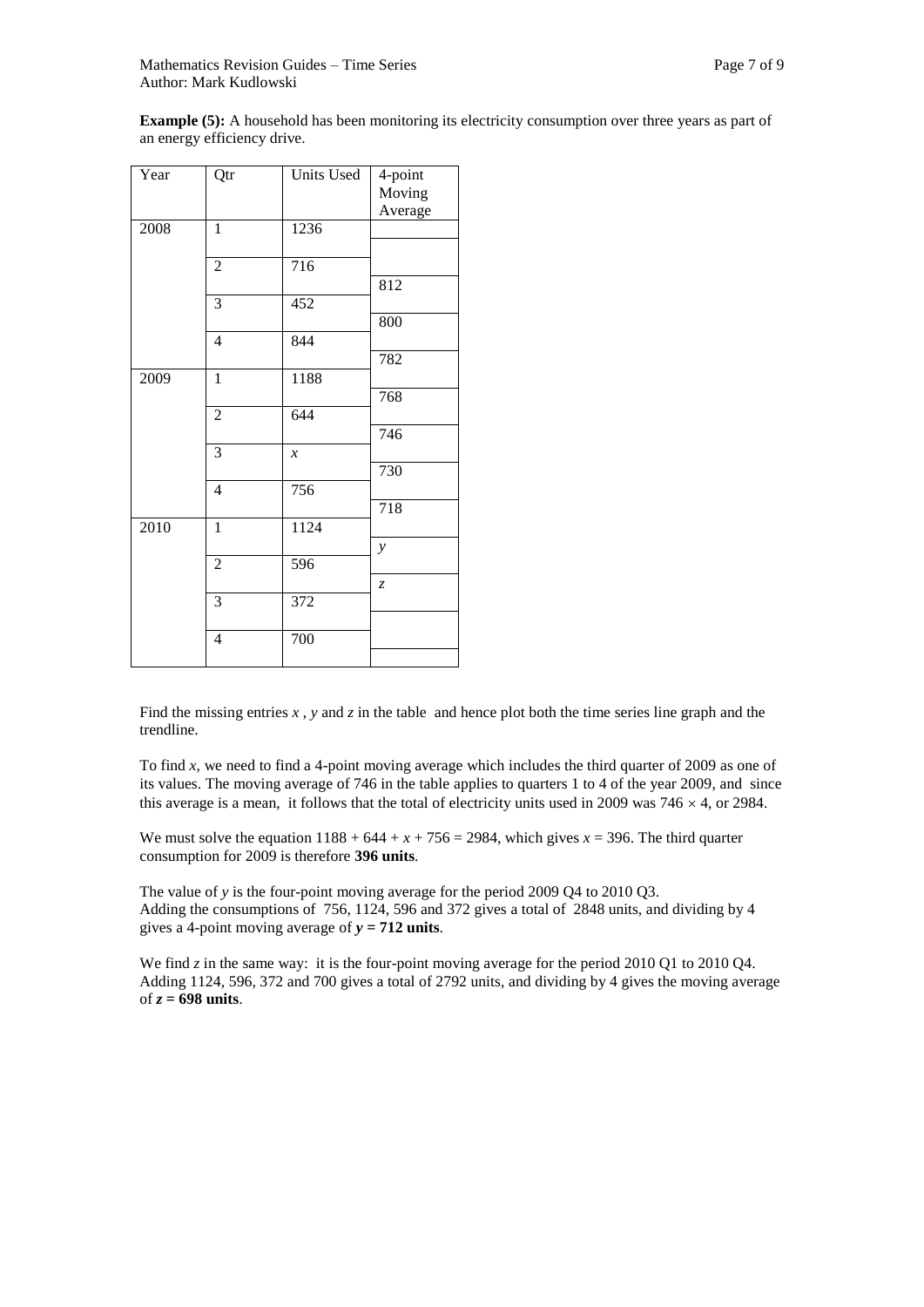The completed table of 4-point moving averages is shown below. The greyed-out entries are shown for completeness, but there is no need to include them as part of the solution to the question.

| Year | Qtr            | Units Used | Data for totalling | 4-point total | 4-point Moving<br>Average |
|------|----------------|------------|--------------------|---------------|---------------------------|
| 2008 | $\mathbf{1}$   | 1236       |                    |               |                           |
|      |                |            | (Not enough data)  |               |                           |
|      | $\overline{2}$ | 716        |                    |               |                           |
|      |                |            | 2008 Q1 to 2008 Q4 | 3248          | 812                       |
|      | 3              | 452        |                    |               |                           |
|      |                |            | 2008 Q2 to 2009 Q1 | 3200          | 800                       |
|      | $\overline{4}$ | 844        |                    |               |                           |
|      |                |            | 2008 Q3 to 2009 Q2 | 3128          | 782                       |
| 2009 | $\mathbf{1}$   | 1188       |                    |               |                           |
|      |                |            | 2008 Q4 to 2009 Q3 | 3072          | 768                       |
|      | $\overline{2}$ | 644        |                    |               |                           |
|      | 3              |            | 2009 Q1 to 2009 Q4 | 2984          | 746                       |
|      |                | <b>396</b> | 2009 Q2 to 2010 Q1 | 2920          | 730                       |
|      | $\overline{4}$ | 756        |                    |               |                           |
|      |                |            | 2009 Q3 to 2010 Q2 | 2872          | 718                       |
| 2010 | $\mathbf{1}$   | 1124       |                    |               |                           |
|      |                |            | 2009 Q4 to 2010 Q3 | 2848          | 712                       |
|      | $\overline{2}$ | 596        |                    |               |                           |
|      |                |            | 2010 Q1 to 2019 Q4 | 2792          | 698                       |
|      | 3              | 372        |                    |               |                           |
|      |                |            | (Not enough data)  |               |                           |
|      | 4              | 700        |                    |               |                           |
|      |                |            |                    |               |                           |

The line graph is shown below, without the trendline.